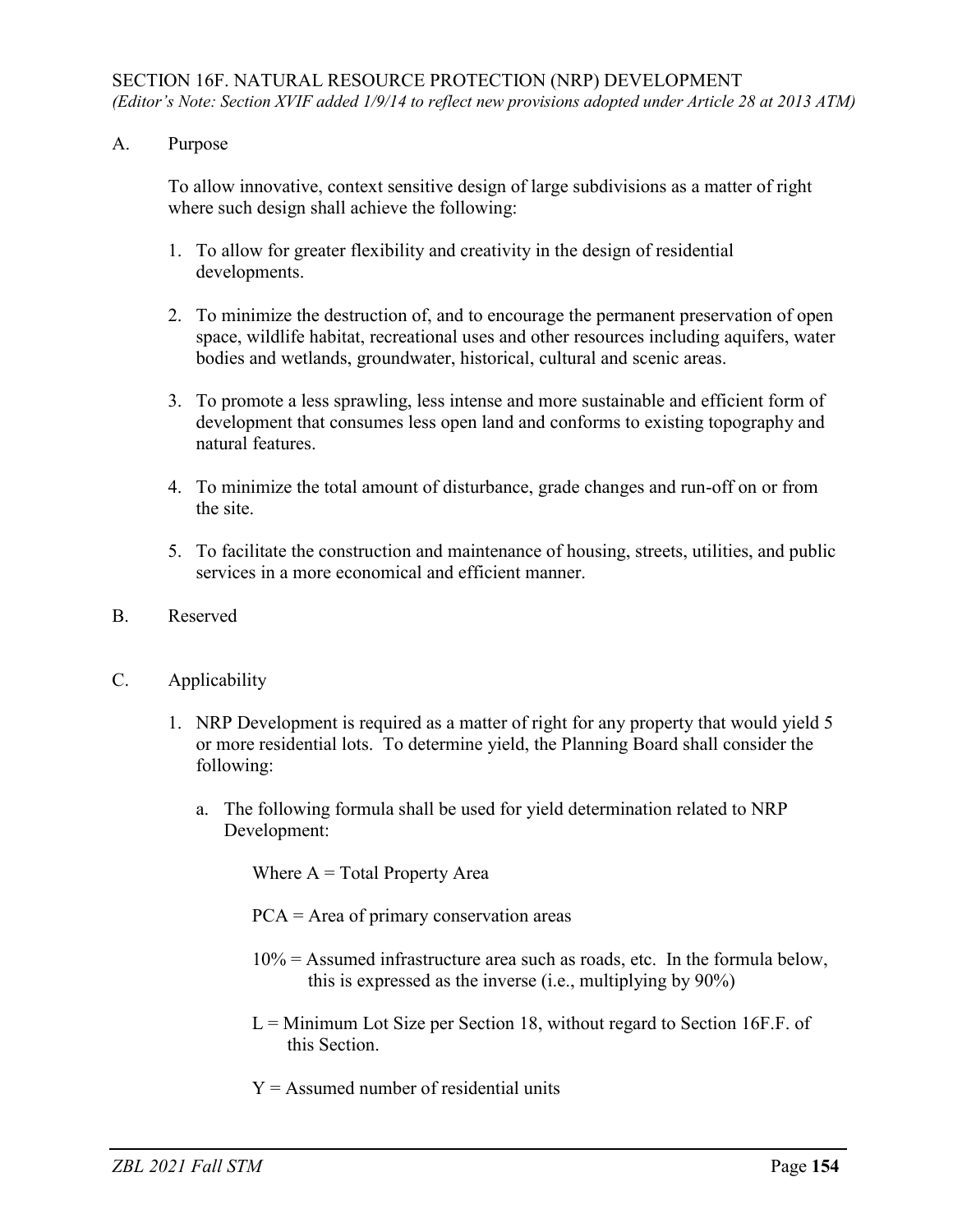$$
\frac{(A\text{-PCA}) * 0.9}{L} = Y
$$

- b. Separate contiguous properties under common ownership, or contiguous properties that will otherwise be connected through future development activity, shall be considered in the aggregate when determining applicability through the yield calculation. The intent and requirements of this Section shall not be avoided by segmentation or any incremental approach to development.
- c. Where a property owner believes that the property is encumbered by physical, legal or other unforeseen constraints that would reduce the property yield to below 5 lots, the property owner may develop a Yield Plan to demonstrate that the actual expected yield is below 5 lots and therefore NRP Development is not required. The Yield Plan shall contain the information required in the *Rules and Regulations Governing the Subdivision of Land* and shall be submitted to the Planning Board. The Planning Board's determination as to the accuracy of the Yield Plan shall be made at a regularly scheduled Planning Board meeting within 45 days of the submittal of an adequate Yield Plan. The determination of the Planning Board shall be used only to establish whether or not NRP Development is required and shall not be interpreted as approval of a subdivision or the vesting of any development yield on the property.
- 2. This Section does not apply to the construction of homes or businesses on individual lots that existed prior to the effective date of this Section of the bylaw.
- 3. A Special Permit application to the Planning Board is required for any subdivision that does not conform to the development requirements herein. In order to approve such Special Permit, the Planning Board must find that the proposed alternative plan advances the purposes of the NRP Development bylaw as well as or better than a plan that conforms to this Section. If the Planning Board determines that the land with the greatest natural resource value (as identified in the required materials) cannot be protected except by the use of a NRP Development plan, the Planning Board shall deny the Special Permit for the deviation and require the applicant to submit a plan that complies with the requirements of the NRP Development process. The Planning Board may impose conditions on the grant of any such Special Permit.
- D. Design Standards

The following Design Standards shall apply to all plans for NRP Development and shall govern the development and design process:

- 1. Overall site design and development shall be performed in a manner that protects the conservation areas identified pursuant to the procedures established in the *Rules and Regulations Governing the Subdivision of Land*. Techniques to ensure adequate protection shall include, but shall not be limited to:
	- a. Avoidance and protection of Primary and Secondary Conservation Areas that are to be preserved both during and after construction.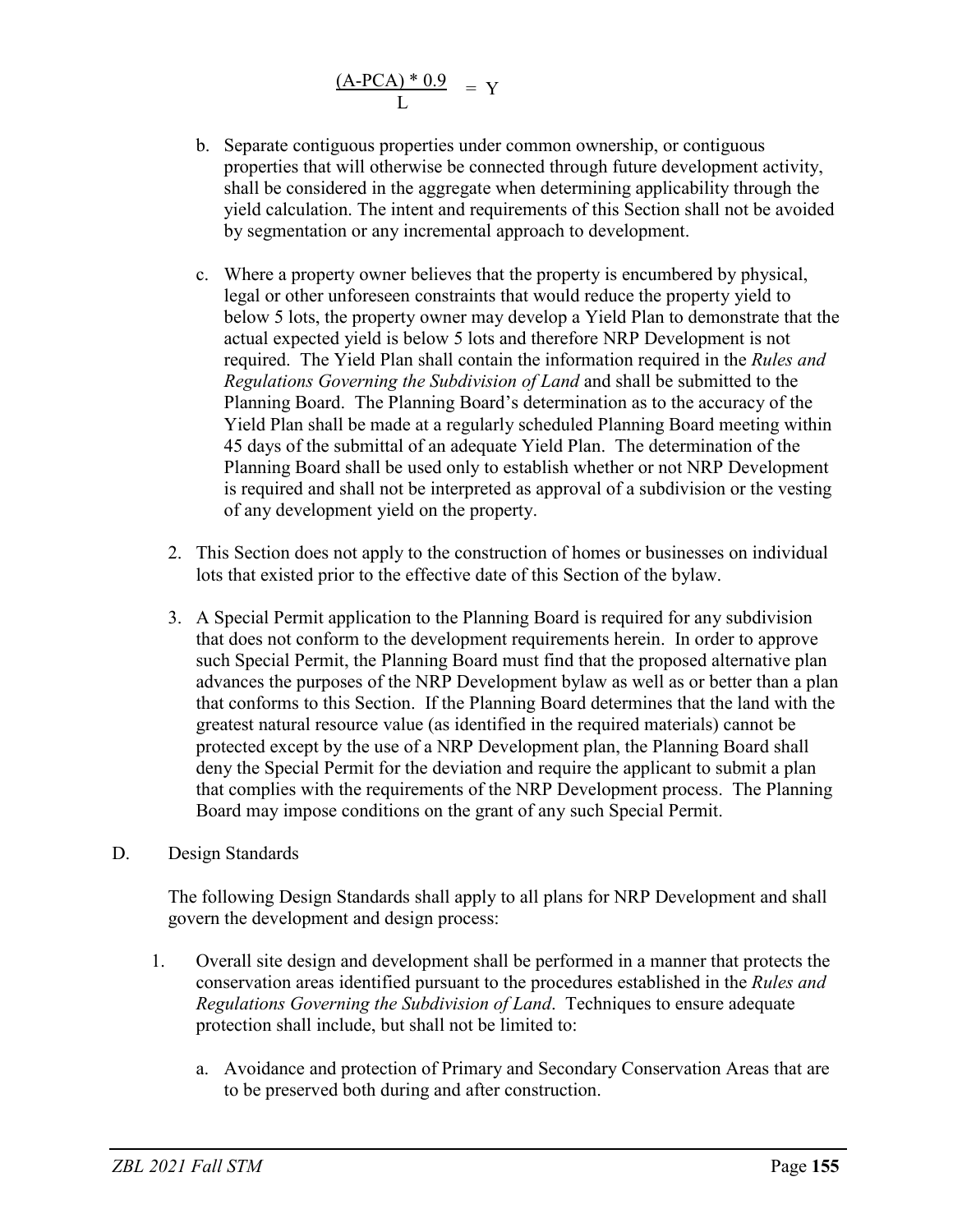- b. Installation of natural boundaries or demarcation markers to ensure the protection of sensitive resources. Markers such as boulders, wooden fencing, and similar features may be used for this purpose.
- c. Proper selection, installation, and maintenance of erosion and sediment control practices during construction activities.
- d. Fencing used to protect trees during construction activities installed minimally to the drip line of the tree(s).
- e. The recording of any easements or covenants required for the long term maintenance of any access ways or open space as described in Section 16F.G.
- f. To keep storm water run-off from any parcel on such parcel to the fullest extent reasonably practical, employing low impact development techniques when practicable.
- 2. Streets, driveways, and common pathways shall be designed and located in such a manner as to maintain and preserve natural topography, significant landmarks, and trees; to minimize cut and fill, to handle storm water run-off (if any) through low impact design techniques, and to preserve and enhance views and vistas on or off the subject parcel.
- 3. Dwellings shall be oriented and placed on lots in such a manner so as to promote visual interest, while preserving the neighborhood streetscape, if applicable. Dwellings shall not be oriented linearly or subject to the provisions of Section 19 that:

"Where, on a frontage of 500 feet including the lot to be affected, or on a frontage between two intersecting or entering streets if such frontage is less than 500 feet, all existing buildings (if they are not less than three in number) have Front Yards of a depth greater than 30 feet, the minimum depth thereof shall be the depth required."

- 4. The landscape shall be preserved in its natural state, insofar as practicable, by minimizing tree and soil removal. Any grade changes shall be in keeping with the general appearance of the neighboring developed areas. The orientation of individual building sites shall be such as to maintain maximum natural topography and cover.
- 5. All open space shall be set aside and/or designed to add to the visual amenities of the area through the siting of houses, the creation of "no-cut" buffers, low impact trail design, or other similar methods.
- 6. Open space parcels with public access shall have physical and legal access from a street of not less than 20 feet in width. Such access shall be demarcated by stone bounds to distinguish between the edge of the public access and amenities from private property.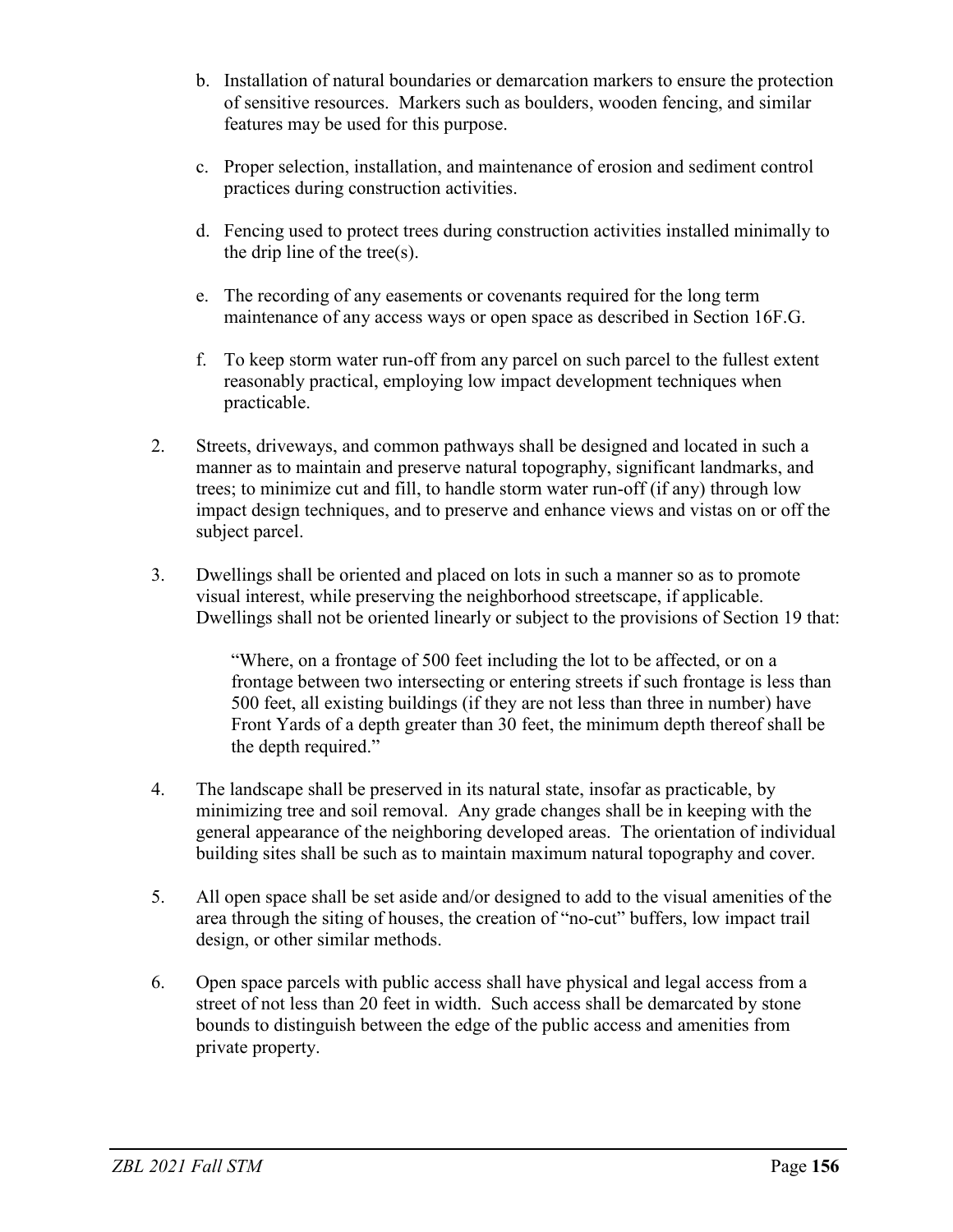- 7. The removal or disruption of historic, traditional or significant uses, structures, or architectural elements shall be minimized insofar as practicable, whether these exist on the site or on adjacent properties.
- 8. Exterior lighting shall be only as needed to accomplish safety and design objectives; shall be arranged so as to minimize the impact on neighboring properties; and shall comply with the provisions of Section 16G which are incorporated herein by reference.
- 9. Shared driveways may be constructed to access a maximum of three (3) residences. Shared driveways shall be located within an easement which may allow space for installation of water lines and utilities as needed.
- E. Design Process

At the time of the application for NRP Development, applicants shall demonstrate to the Planning Board that the following design process was performed, in the order so prescribed, by a Multidisciplinary team of qualified professionals to determine the layout of proposed streets, lots, including designation of all common areas and open space.

- 1. Identifying Conservation Resources. Identify Primary and Secondary Conservation Areas. The Potentially Developable Area of the site shall consist of land outside identified Primary Conservation Areas to the extent required by this Section, and outside the Secondary Conservation Areas to the fullest extent practicable.
- 2. Locating Dwelling Sites. Locate the approximate sites of dwellings within the Potentially Developable Area and include the delineation of private yards and shared amenities so as to reflect an integrated community within the subdivision. Priority in design shall be given to determining the appropriate location of dwellings prior to determining the location of streets.
- 3. Locating Streets, Common Parking Areas, Common Detached Garages, and Pathways. Streets should be laid out in order to access common parking areas, common detached garages, or individual house lots while minimizing interference with Conservation Areas and maximizing Open Space. Pathways should be laid out to create internal and external connections to common parking areas, common detached garages, and existing and/or potential future streets, sidewalks, trails, and pathways.
- 4. Lot Lines. Draw in the lot lines using assumed lot lines if the ownership is in condominium, cooperative or other similar form of common ownership.

## F. Allowable Design Flexibility

Dimensional Requirements. To facilitate the design process provided in Section 16F.E. above, the following housing and dimensional standards shall apply to NRP Development.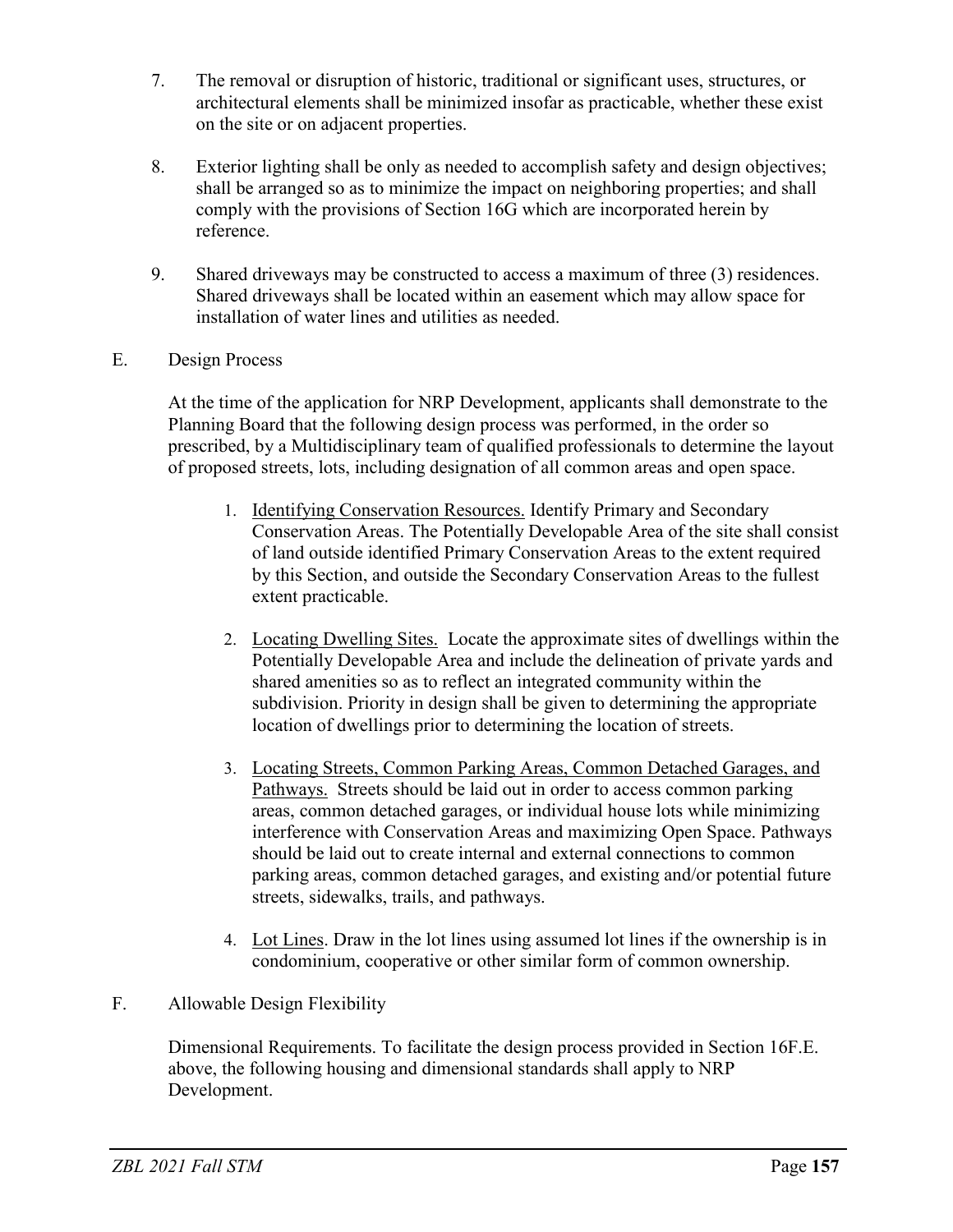- 1. Dwelling Types. Only detached One-Unit Dwellings are allowed in NRP Development.
- 2. Lot Dimension. the following minimum dimensional standards shall apply for lots within a NRP Development.

| ונדו |  |
|------|--|
|------|--|

|                                           | <b>SINGLE RESIDENCE DISTRICT</b> |            |            |            |            |  |
|-------------------------------------------|----------------------------------|------------|------------|------------|------------|--|
| <b>Area Regulation</b><br><b>District</b> | 10,000 SF.                       | 15,000 SF. | 20,000 SF  | 30,000 SF. | 40,000 SF. |  |
| Minimum Lot Size                          | 7,500 SF.                        | 7,500 SF.  | 10,000 SF. | 10,000 SF. | 10,000 SF. |  |
| Minimum Frontage                          | 50 ft.                           | 50 ft.     | 50 ft.     | 50 ft.     | 50 ft.     |  |
| Minimum Front<br>Yard Setback             | 10 ft.                           | 10 ft.     | 10 ft.     | 10 ft.     | 10 ft.     |  |

- 3. Frontage. Lots within the NRP Development may have frontage on internal streets, common driveways, common parking areas, or common pathways.
- 4. Parcel Dimensions. To further the design process provided in Section 16F Part E above, the following minimum dimensional standards shall apply from the edge of the entire parcel to the nearest lot internal within the NRP Development:

|--|--|

|                                                 | <b>SINGLE RESIDENCE DISTRICT</b> |            |           |            |            |  |  |
|-------------------------------------------------|----------------------------------|------------|-----------|------------|------------|--|--|
| <b>Area Regulation</b><br><b>District</b>       | 10,000 SF.                       | 15,000 SF. | 20,000 SF | 30,000 SF. | 40,000 SF. |  |  |
| Minimum Front<br><b>Yard Depth</b><br>(setback) | 30 ft.                           | 30 ft.     | 35 ft.    | 40 ft.     | $40$ ft    |  |  |
| Minimum Side Yard<br>Width (setback)            | 20 ft.                           | 20 ft.     | 20 ft.    | 30 ft.     | 40 ft.     |  |  |
| Minimum Rear Yard<br>Depth (setback)            | 10 ft.                           | 20 ft.     | $20$ ft.  | 30 ft.     | 40 ft.     |  |  |

- 5. Accessory Structures. Accessory structures such as common carriage houses or a bank of common garages are encouraged.
- G. Open Space
	- 1. Minimum Open Space Requirement. A minimum of fifty percent (50%) of the site shall be protected open space. The percentage of this open space that may include wetland shall not exceed the percentage of wetland of the entire site under existing conditions.
	- 2. Contiguous Open Space. Preserved open space shall be contiguous to the greatest extent practicable. Where noncontiguous pockets of open space are preferable to protect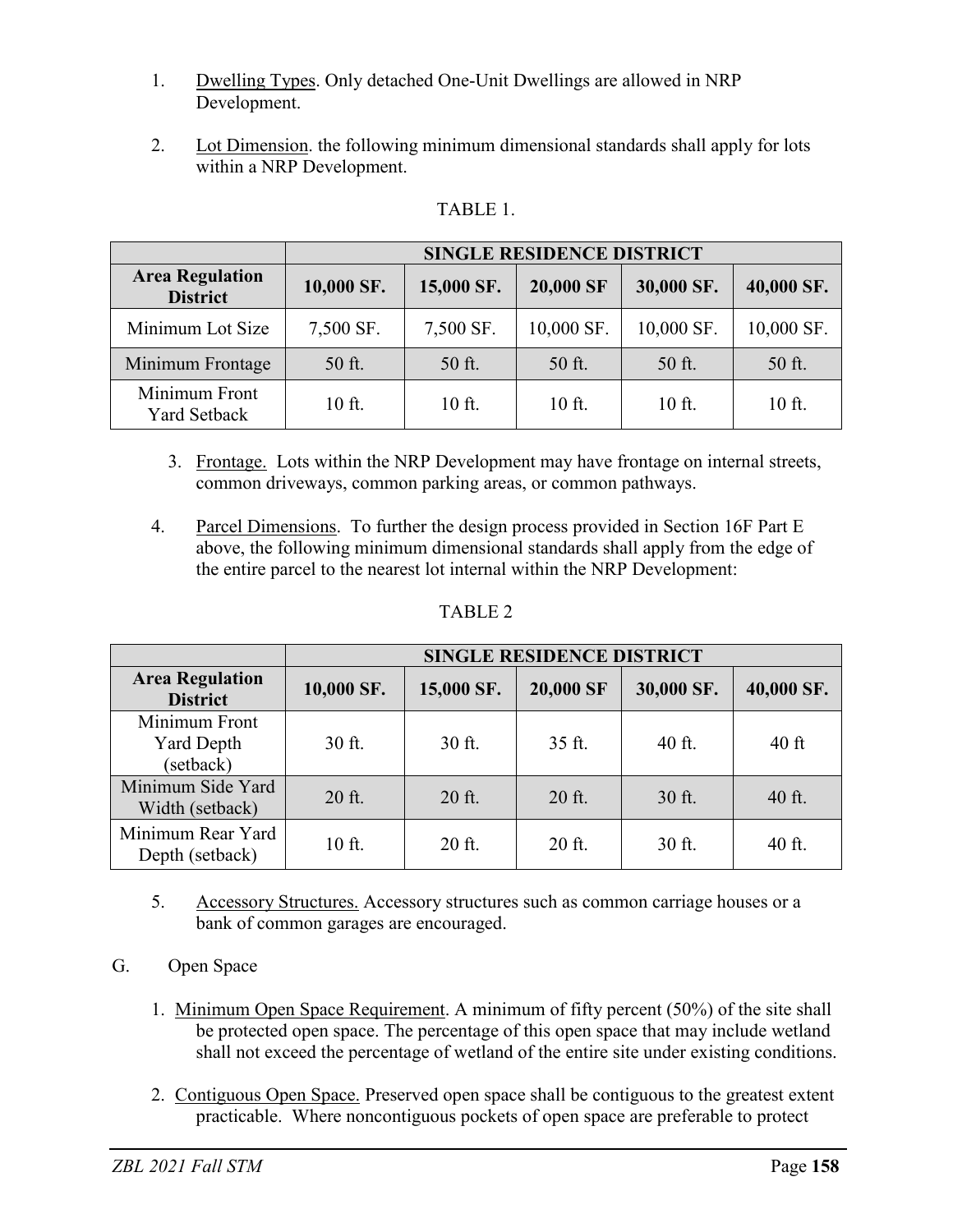conservation areas, applicants shall attempt to connect these resources area to the greatest extent practicable through the use of trails and/or vegetated corridors. Open space will still be considered contiguous if it is separated by a shared driveway, roadway, or an accessory amenity (such as a barn, paved pathway or trail, or shed for the storage of recreational equipment).

3. Restrictions on Open Space. Any land required to be set aside as open space shall be permanently protected pursuant to Article 97 of the Articles of Amendment to the Constitution of the Commonwealth of Massachusetts or a perpetual restriction under M.G.L. Chapter 184 Section 31-33. Unless conveyed to the Natural Resources Commission, the required open space shall be subject to a permanent Conservation, Watershed, or Agricultural Preservation Restriction conforming to the standards of the Massachusetts Executive Office of Environmental Affairs, Division of Conservation Services, or Department of Agricultural Resources in accordance with M.G.L. Chapter. 184 Section 31-33, approved by the Planning Board and the Select Board and held by the Town of Wellesley, the Commonwealth of Massachusetts, or a non-profit conservation organization qualified to hold conservation restrictions under M.G.L. Chapter 184, Section 31-33.

The restriction shall specify the prohibited and permitted uses of the restricted land, which would otherwise constitute impermissible development or use of the open space, consistent with the Allowable Use of the Open Space Subsection of this bylaw and any permits. The restriction may permit, but the Planning Board may not require, public access or access by residents of the development to the protected land.

- 4. Allowable Use of the Open Space. Open space used to satisfy the minimum open space requirement shall be perpetually kept in an open state, preserved exclusively for the purposes set forth herein and in the deed and/or in the restriction, and maintained in a manner which will ensure its suitability for its intended purposes. Proposed use(s) of the open space consistent with this Section shall be specified in the application. At the applicant's discretion, conservation restrictions may be placed on open space beyond the minimum amount required by this bylaw.
	- a. The open space may be used for wildlife habitat, conservation, historic or cultural resource preservation, outdoor education, active or passive recreation, community gardens, or a combination of these uses, and shall be served by suitable access for such purposes.
	- b. Open space may include paved and/or developed areas to be paved or built upon (preferably, and to the fullest extent possible, using permeable pavement and other means of retaining natural hydrology) for structures accessory to the dedicated use or uses of such open space  $(e.g.,$  parking to facilitate public access for passive recreation, informational kiosks, pedestrian walks, ADA access features, and bike paths) so long as the conservation values of the open space are not compromised.
	- c. Open space may include vegetated storm water management practices including swales, rain gardens, bio-retention facilities and constructed wetlands.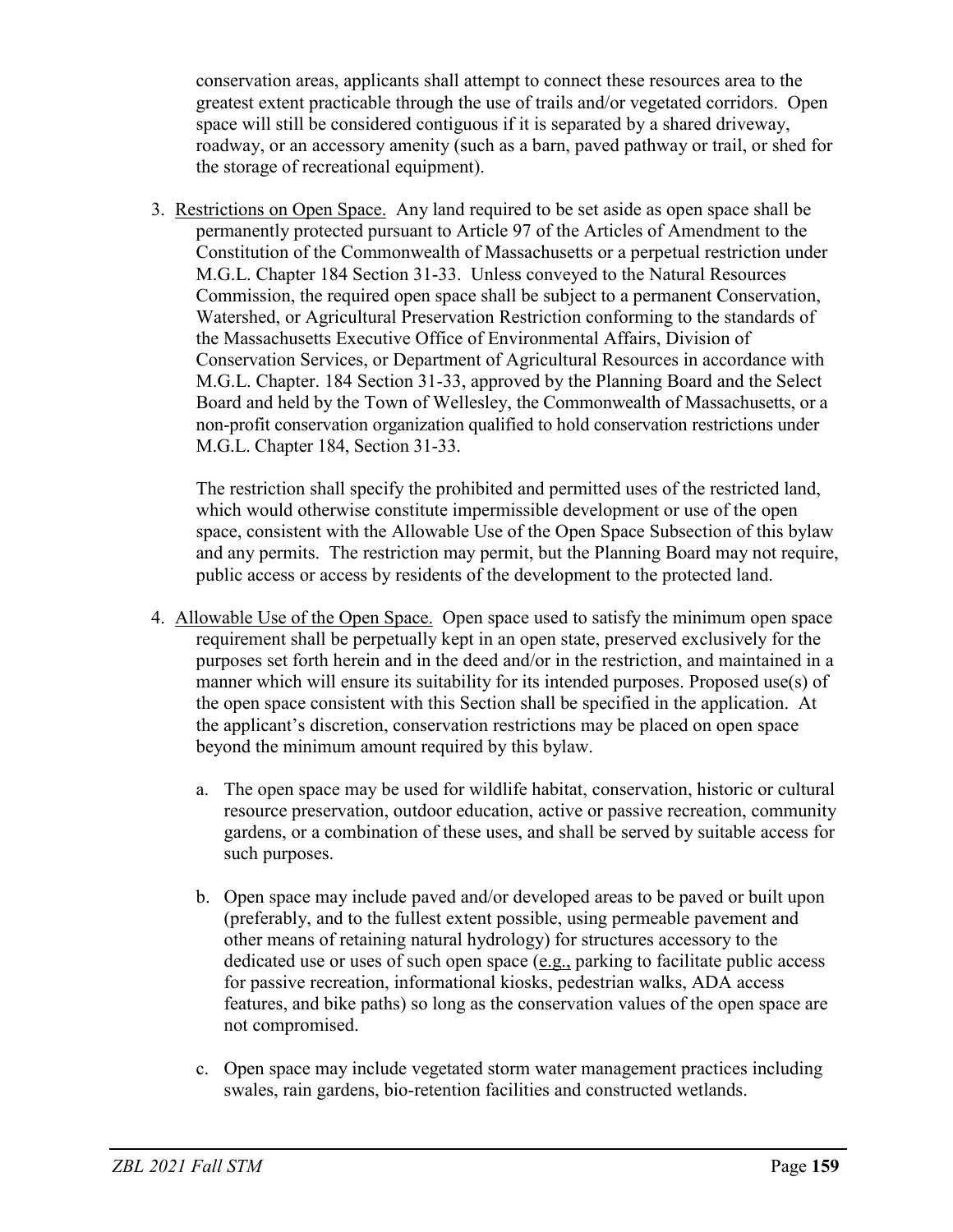- 5. Ownership of the Open Space. At the Planning Board's determination, the open space may be owned by:
	- a. A private owner for agricultural, horticultural, forestry or any other purpose not inconsistent with the conservation restriction;
	- b. A non-profit organization or agency of the Commonwealth, with their consent, whose principal purpose is the conservation of open space for any of the purposes set forth herein;
	- c. The Natural Resources Commission; or
	- d. A homeowners association (HOA) as defined herein owned jointly or in common by the owners of lots or units within the project. If a HOA is selected as the means of ownership, the following shall apply:
		- i. The documents organizing the HOA shall be drafted and approved by the Planning Board before final approval of the NRP Development, recorded prior to the issuance of building permits, comply with all applicable provisions of state law, and pass with conveyance of the lots or units in perpetuity. Each individual deed, and the deed, trust, or articles of incorporation, shall include language designed to effect these provisions.
		- ii. Membership must be mandatory for each property owner, who must be required by recorded covenants and restrictions to pay fees to the HOA for taxes, insurance, and maintenance of common open space, private roads, and other common facilities.
		- iii. The HOA must be responsible in perpetuity for liability insurance, property taxes, the maintenance of recreational and other facilities, private roads, and any shared driveways.
		- iv. The assessment levied by the HOA must be able to become a lien upon individual properties within the development.
		- v. The HOA must be able to adjust the assessment to meet changed needs.
		- vi. The applicant shall make a conditional grant to the Town, binding upon the HOA, of the fee interest to all open space to be conveyed to the HOA. Such offer may be accepted by the Town at the discretion of the Select Board, upon the failure of the HOA to take title to the open space from the applicant or other current owner, upon dissolution of the association at any future time, or upon failure of the HOA to fulfill its maintenance obligations hereunder or to pay its real property taxes.
		- vii. Ownership shall be structured in such a manner that real property taxing authorities may satisfy property tax claims against the open space lands by proceeding against individual property owners in the HOA and the dwelling units they each own.